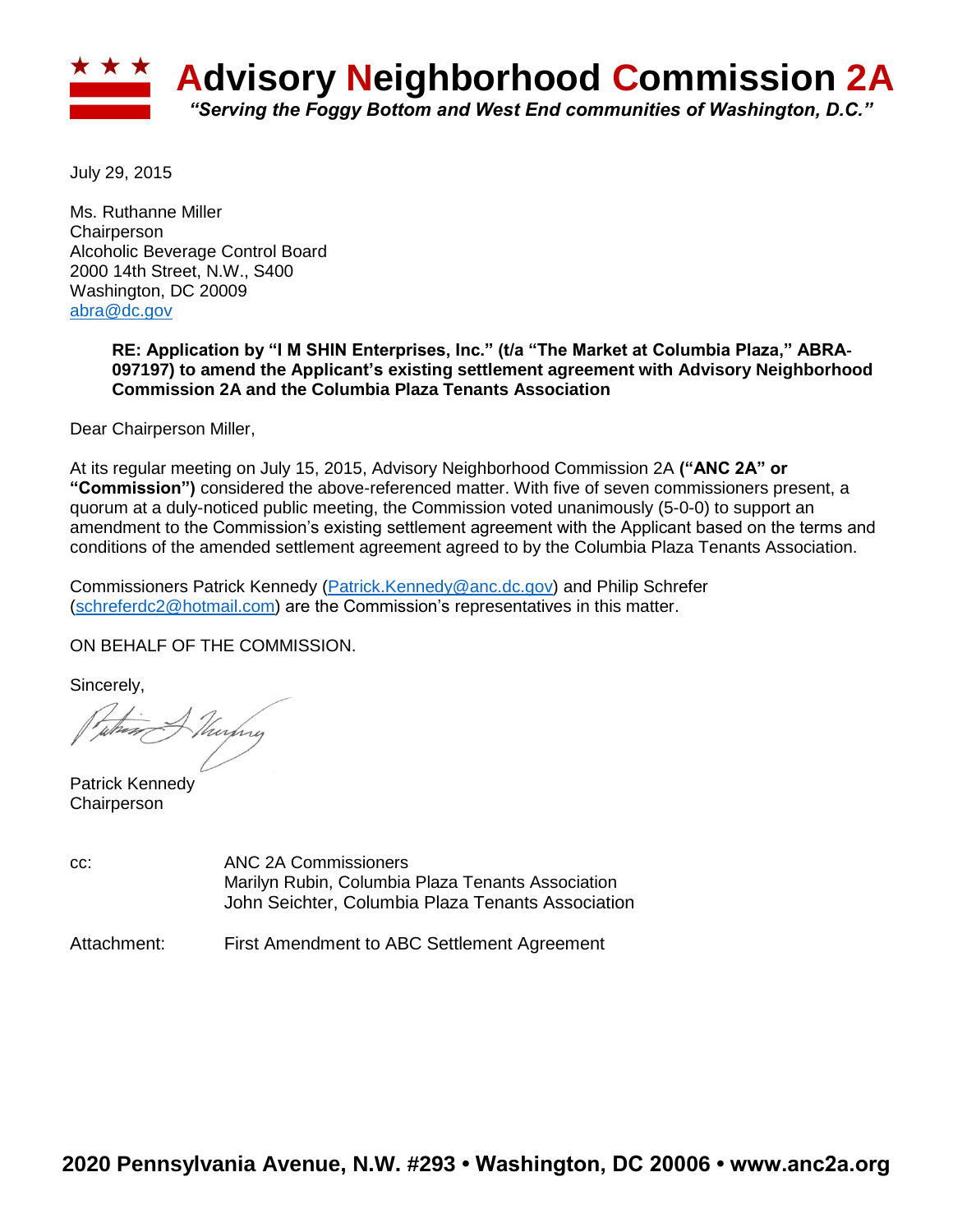# FIRST AMENDMENT TO ABC SETTLEMENT AGREEMENT

THIS AMENDMENT TO SETTLEMENT AGREEMENT (the "Amendment") is made and entered into this \_\_\_\_ day of July 2015 by and among The Market at Columbia Plaza, (Licensee), Advisory Neighborhood Commission 2A ("ANC 2A"), and The Columbia Plaza Tenants Association. Patrick Kennedy, on behalf of ANC and Marilyn Rubin and John Seichter, on behalf of Columbia Plaza Tenants Association (CPTA).

# **RECITALS**

WHEREAS, Applicant is the holder of a Retailer's Alcoholic Beverage License Class A, for the sale of alcoholic beverages located at 516 23<sup>rd</sup> St N.W

WHEREAS, the parties entered into a Settlement Agreement dated July 28<sup>th</sup>, 2006 (The "Agreement") which Agreement was approved by Order on Voluntary Agreement and Withdrawal and Protests entered by the Alcoholic Beverage Control Board (the "Board") on June 14<sup>th</sup>, 2006.

WHEREAS, the parties desire to enter into this Amendment to amend the hours restrictions contained in the existing Settlement Agreement.

#### **AGREEMENT**

NOW, THERFORE, in consideration of the mutual covenants and agreements contained in this Amendment, and other good and valuable consideration, the receipt and sufficiency of which are hereby acknowledged, the parties agree as follows:

- 1. Hours: Liquor sales will be conducted from 9:00 am to 11:00 pm, Monday through Saturday, and from 9:00 am to 8:00 pm on Sunday.
- 2. Entire Agreement. This Amendment and the Agreement set forth the entire understanding of the parties with respect to Applicant's alcoholic beverage application and issuance of the License.
- 3. All other terms and conditions not amended by the First Amendment to ABC Settlement Agreement shall remain in full force and effect.